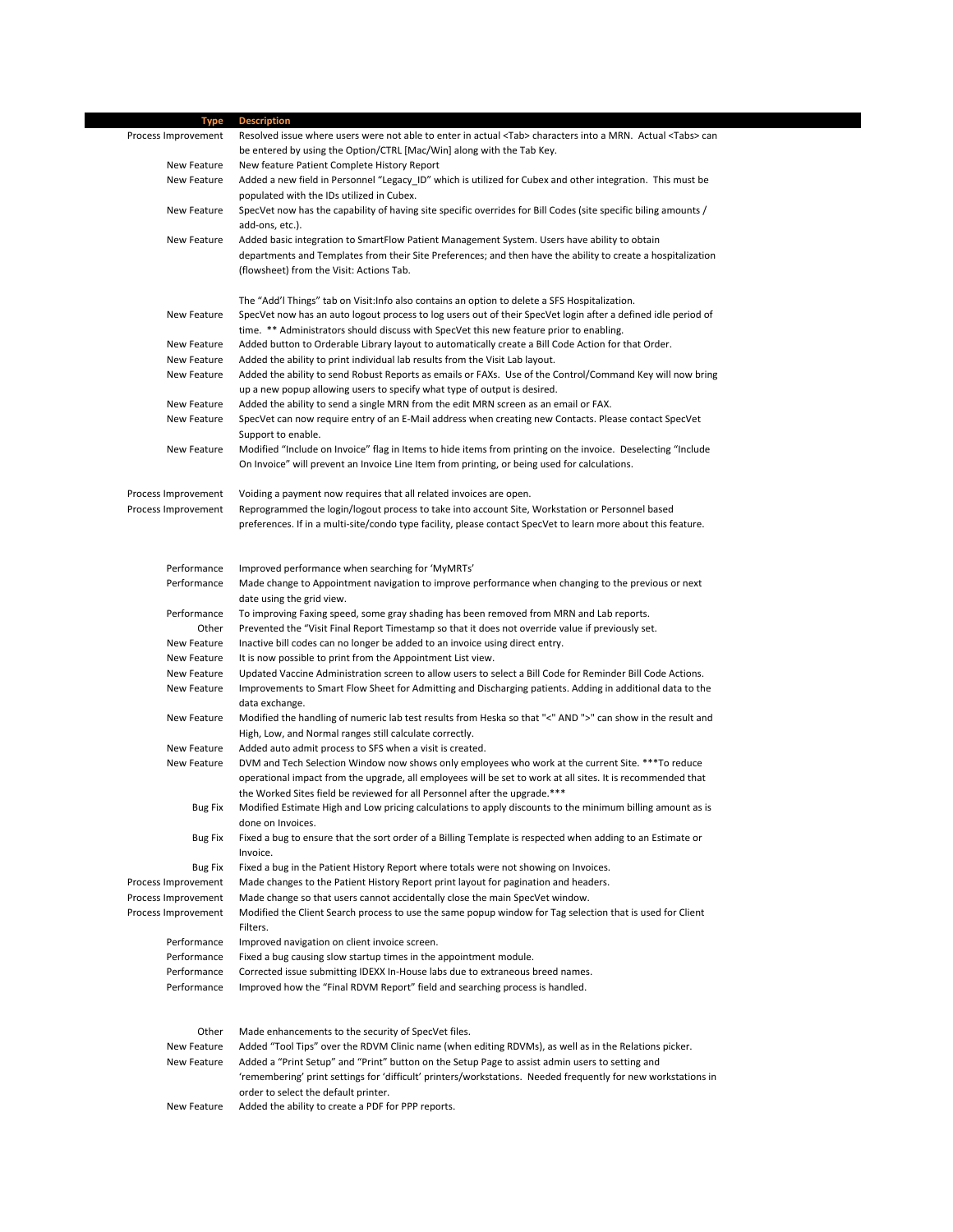| Type                             | <b>Description</b>                                                                                                                                                                                     |
|----------------------------------|--------------------------------------------------------------------------------------------------------------------------------------------------------------------------------------------------------|
| New Feature                      | Changed Open Medical Record Reports to search based upon the Discharge Data, versus Visit Status.                                                                                                      |
| New Feature                      | Created a "Generic" Order Requisition for that can be used for infrequently used reference labs, imaging                                                                                               |
| New Feature                      | orders, etc.                                                                                                                                                                                           |
| New Feature                      | It is now possible to drag and drop jpeg images into the photo field on the patient laoyut.<br>Removed close boxes from Appointment Detail/Edit windows to be compatible with FM 16 +.                 |
| New Feature                      | Reminder exports now include patient birth/death dates.                                                                                                                                                |
| New Feature                      | Made changes to Whiteboard set up to make it easier for end users to set up and control their own                                                                                                      |
|                                  | whiteboards.                                                                                                                                                                                           |
| New Feature                      | Added New Priv PRIV 197 to to allow Access to Appointment Preferences/Template Options.                                                                                                                |
| New Feature                      | Added Window Zoom controls to the command menu.                                                                                                                                                        |
| New Feature                      | Patient color now appears on the Visit label.                                                                                                                                                          |
| New Feature                      | Added Payment Site Mismatch flag and updated the Payment Reconciliation layout.                                                                                                                        |
| New Feature                      | Added "Invoice Site" selection to PPP Reports and moved PPP Reports to the Billing Reports Layout.                                                                                                     |
| New Feature                      | The Active Inventory Item check box is now visible on the Inventory Item tab. This check box will                                                                                                      |
|                                  | automatically be checked when creating a new Inventory item.                                                                                                                                           |
| New Feature                      | The Contact Management function now transfers Phone numbers, General Notes and Financial Notes when                                                                                                    |
|                                  | merging.                                                                                                                                                                                               |
| New Feature                      | Added field RevCostName to PO Items export.                                                                                                                                                            |
| <b>Bug Fix</b><br><b>Bug Fix</b> | Fixed a bug where printing all billing templates only printed the current record.<br>Corrected the Date/Time for the individual MRNs on the Medical Record Report.                                     |
| Bug Fix                          | Modified client type filter on A/R Report Prep screen so that the result matches the initial found group when                                                                                          |
|                                  | "ALL" is selected.                                                                                                                                                                                     |
| Bug Fix                          | Billing Template printed report now prints each Template on a separate page.                                                                                                                           |
| <b>Bug Fix</b>                   | Modified Site filtering on Invoice Item report to be based on Invoice rather than Item.                                                                                                                |
| Bug Fix                          | Fixed a bug where P160 (instead of P162) was required to create/edit/delete Vaccine records.                                                                                                           |
| Bug Fix                          | Corrected the Delete PO button to properly delete the record.                                                                                                                                          |
| Bug Fix                          | Made changes to the Void Payment process to reduce the possibility of invoice totals failing to recalculate.                                                                                           |
| Bug Fix                          | Fixed a bug where the Appointment window would not come to the front in certain cases when moving to                                                                                                   |
|                                  | the calendar from the main SpecVet file.                                                                                                                                                               |
| Bug Fix                          | Removed access to "admin level" Bill Code screens that could be accessed improperly.                                                                                                                   |
| Bug Fix                          | Fixed a bug that generated a false error when sending client report emails.                                                                                                                            |
| Bug Fix                          | Modified code for label printing to fix a bug where the US date format was being using for non-US                                                                                                      |
|                                  | installations.                                                                                                                                                                                         |
| Bug Fix<br>Bug Fix               | Fixed a bug where dates for non-US installations displayed US format dates in Appointment Detail Window.<br>Fixed a bug where dates for non-US installations displayed US format dates in MRN details. |
| <b>Bug Fix</b>                   | Fixed a bug where dates for non-US installation dates in the Payment Reconciliation and Purchase Order                                                                                                 |
|                                  | reports.                                                                                                                                                                                               |
| <b>Bug Fix</b>                   | Fixed a bug when cancelling a sales tax report at the date picker prompt failed to cancel the report.                                                                                                  |
| <b>Bug Fix</b>                   | Fixed a bug where it was possible to reopen invoices with the P169 priv from the the Client layout when a                                                                                              |
|                                  | P300 should have been required.                                                                                                                                                                        |
| <b>Bug Fix</b>                   | Fixed a bug where the patient select function from the Appointment Week View failed to properly select the                                                                                             |
|                                  | patient.                                                                                                                                                                                               |
| <b>Bug Fix</b>                   | Fixed a bug where single and double quotes printed erroneous characters on Rx and Visit labels.                                                                                                        |
| <b>Bug Fix</b>                   | Fixed a bug on the Communicated Reports layout where the Manual status button failed to work.                                                                                                          |
| <b>Bug Fix</b>                   | Big Fix: to prevent deletion of Future Appt Availability when manually editing availability that was created                                                                                           |
|                                  | from a repeating template.<br>Modified main date selector on calendar grid to accurate display in all country formats.                                                                                 |
| <b>Bug Fix</b><br><b>Bug Fix</b> | Modified Patient Birth Date field on Visit Info tab to be shown in proper country format.                                                                                                              |
| Bug Fix                          | Modified Print Invoice button to not close open invoices.                                                                                                                                              |
| <b>Bug Fix</b>                   | When selecting a patient tag, fixed a bug where the highlight did not correspond to the selected record.                                                                                               |
| <b>Bug Fix</b>                   | Updated Rx module to respect site based billing overrides.                                                                                                                                             |
| Bug Fix                          | Fixed a bug in the Void Payment process that could cause voided payments to still be attached to invoices.                                                                                             |
| <b>Bug Fix</b>                   | Made change so that when changing provider, the Invoice Item's SITE does not change.                                                                                                                   |
| Bug Fix                          | Made a change to prevent prescriptions from being dispensed without a specified provider.                                                                                                              |
| <b>Bug Fix</b>                   | Fixed a bug where tag filters could be applied out of context.                                                                                                                                         |
| <b>Bug Fix</b>                   | Fixed a bug with Split Invoice Items and the Refresh Invoice Balance process.                                                                                                                          |
| <b>Bug Fix</b>                   | Fixed a bug where searching in the Appointment List view failed to work when searching by appointment                                                                                                  |
|                                  | type.                                                                                                                                                                                                  |
| Bug Fix                          | Made additional changes to the Heska import process to correctly flag lab values.                                                                                                                      |
| <b>Bug Fix</b>                   | Fixed issue where Dashboard Filters were not setting properly using the new login process.                                                                                                             |
| <b>Bug Fix</b>                   | Fixed a bug where on the Payment Report, the Payment Drawer filter failed to work.                                                                                                                     |
| <b>Bug Fix</b>                   | Fixed a bug on the Patient History Report where attempted to search by Client for a report port destination<br>could return an RDVM list.                                                              |
| <b>Bug Fix</b>                   | Fixed a bug on the Patient view/Appt tab where for previous appointments, the Provider's name failed to                                                                                                |
|                                  | show if the provider had been inactivated in the appointment module.                                                                                                                                   |
|                                  |                                                                                                                                                                                                        |